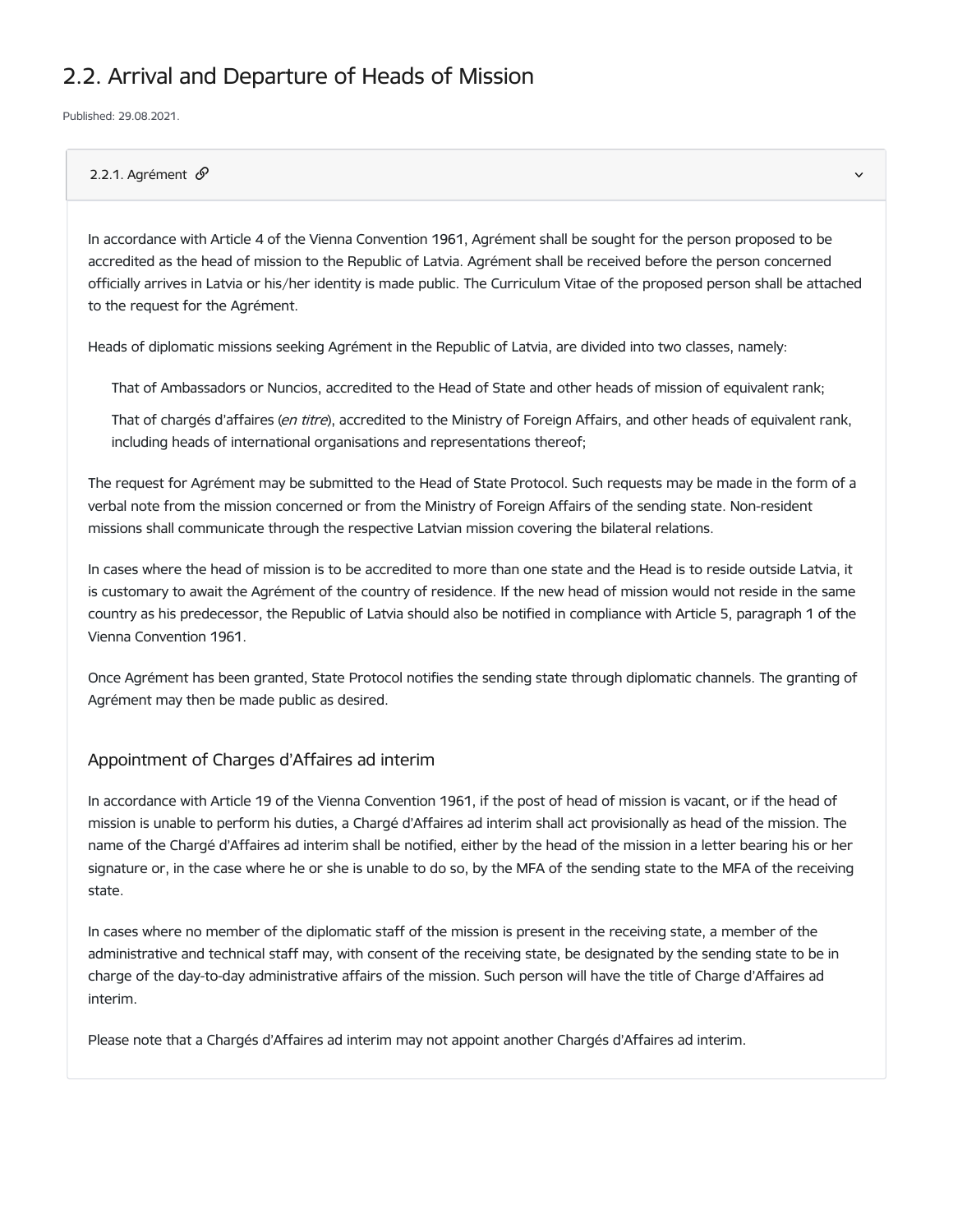The Ambassador-designate who would be residing in Latvia may arrive at any time following the grant of the Agrément.

The sending state shall request a date for the presentation of the Letters of Credence from the State Protocol. As soon as the sending state and the receiving state agrees on the proposed date and the MFA is notified about the Ambassadordesignate's planned date of arrival and the predecessor's date of departure, preparation of the accreditation visit ensues.

The date of the ceremony for the presentation of the Letters of Credence State is set via communication of the State Protocol with the relevant Embassy. Once the proposed date is agreed on, the Embassy or other such institution as agreed, receives an official proposal of the date of the ceremony and an aide-memoire concerning the ceremony from the State Protocol prior to his/her arrival in Riga.

The Ambassador-designate would be welcomed by a State Protocol Officer only at Riga International Airport. Upon arrival by other means of transport, no official welcome is provided.

Although Ambassador-designate is free to choose the time and day of arrival in Riga, the State Protocol Officer will not be present upon arrivals during weekends, National Holidays or out of office hours.

For non-resident Ambassadors-designate, it is recommended that they arrive at least one day prior the day of the ceremony of the presentation of the Letters of Credence. Usually the official programme of the accreditation visit does not exceed 3 working days.

On arrival to take up his/her post as Ambassador Extraordinary and Plenipotentiary as well as on final departure from Latvia, the expenses concerning the VIP service at Riga International Airport are covered by the MFA. For non-resident Ambassadors transfers from and to the Airport or departure according to the accreditation visit programme are covered by the MFA as well.

The Ambassador-designate may not entertain in an official status until his/ her Letters of Credence have been presented to the President of the Republic of Latvia, an act which marks the formal completion of the accreditation procedures.

Likewise, the Ambassador-designate may not enter into contact with other members of the Cabinet of Ministers or State Secretaries, members of the Saeima (Parliament), other elected representatives of institutions and officials from other Ministries. Similarly, during this period the Ambassador-designate should refrain from giving public interviews or making official declarations to the mass media.

In accordance with Article 13 of the Vienna Convention 1961, precedence among Ambassadors depends on the date of presentation of the Letters of Credence to the President.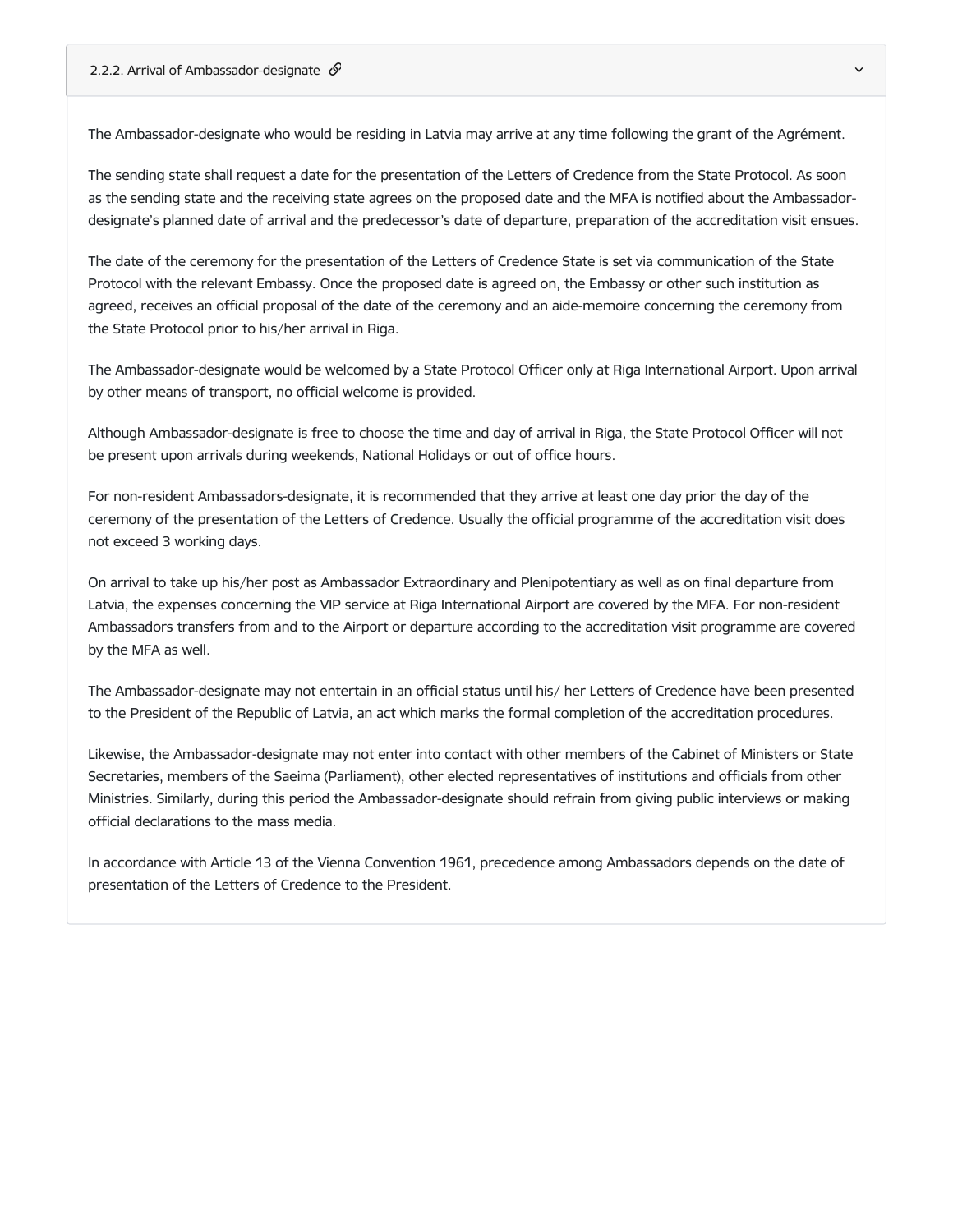#### 2.2.3. Practical Aspects of the Arrival  $\mathcal O$

The State Protocol is in charge of the organisation of the ceremony of presentation of the Letters of Credence. All practical aspects are arranged in close cooperation with the mission of the relevant state.

Once the date of the Ceremony has been determined, the State Protocol expects to receive the following information

time of the arrival of the Ambassador, including the flight number;

names of accompanying persons;

preferred working language to be used at the audiences;

private residence address.

2.2.4. Presentation of the Letters of Credence and Recall  $\mathcal{P}$ 

True copies of the Letters of Credence and Recall of the predecessor are presented to the Head of State Protocol or the Deputy Head of State Protocol. During absence of the Head of State Protocol, the Deputy Head of State Protocol may substitute him/her in full capacity during the whole accreditation visit.

Once the Head of the State Protocol has received the true copies of the Letters of Credence and Recall of the predecessor, the Ambassador-designate may contact the Ministry of Foreign Affairs and its officials on a working basis.

Where there is any need for contacts to be made or specific meetings to be held due to a force majeure situation, the Ambassador-designate should inform the Head of State Protocol.

2.2.5. Courtesy Call on the Head of the State Protocol  $\mathcal O$ 

On the predetermined date (for non-resident Ambassadors, this usually takes place one day prior to the ceremony of presentation of the Letters of Credence) the Ambassador-designate pays a courtesy visit to the Head of State Protocolin order to present the true copies of the Letters of Accreditation and Recall

2.2.6. Ceremony of Presentation of the Letters of Credence and Recall  $\mathcal{S}$ 

Dress code: Dark Suit, National Dress, Diplomatic or Military Uniform Venue: Residence of the President of the Republic of Latvia – Riga Castle Official languages: Latvian and English

## Arrival at the Riga Castle

The Ambassador's party is comprised of the spouse of the Ambassador (if present) and maximum three persons of the diplomatic staff of the Embassy, including the Defence Attaché (if present).

Resident Ambassadors are provided with transportation (a VIP limousine) by the State Protocol only for arrival to and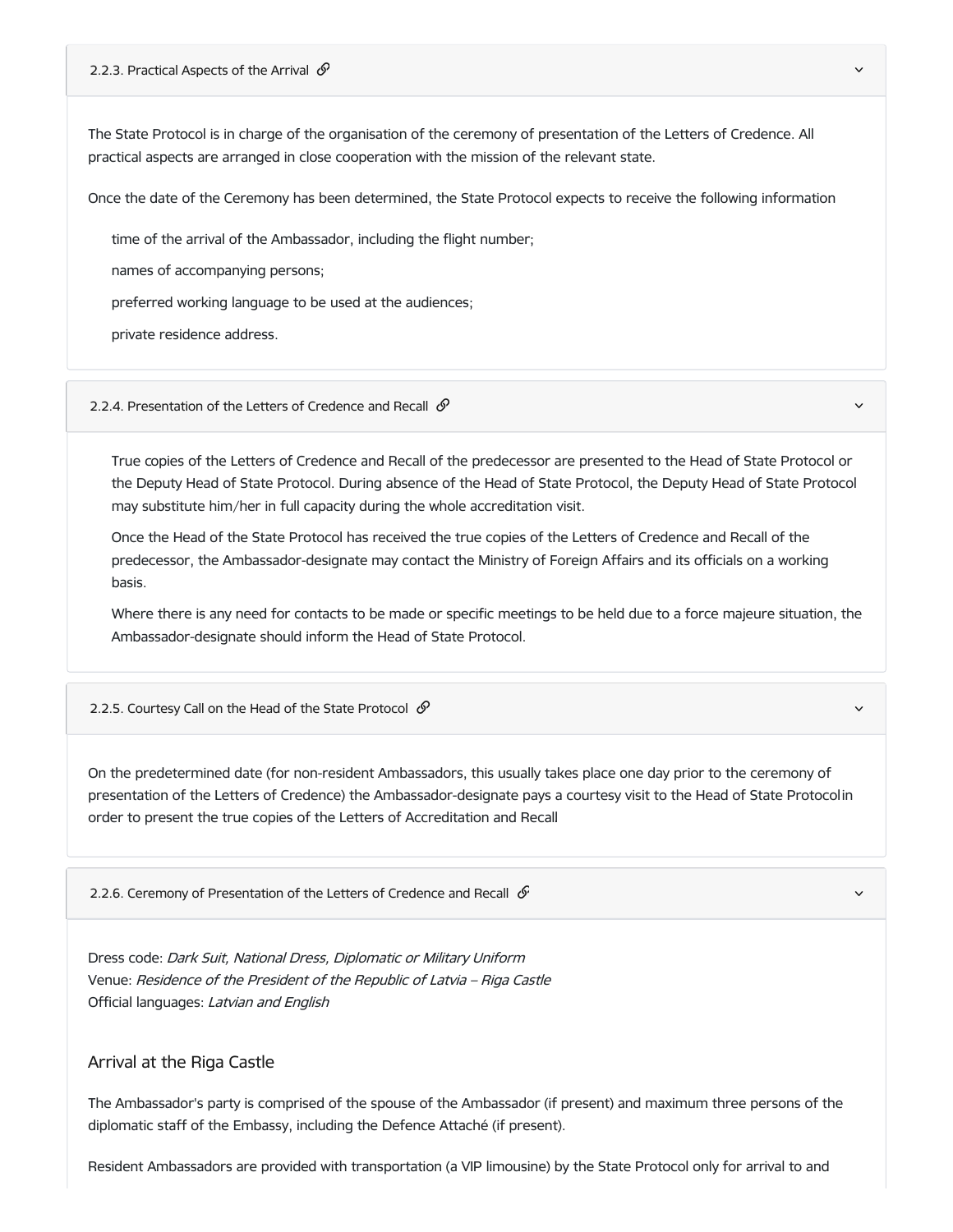departure from the Accreditation ceremony at the Riga Castle.

Non-resident Ambassadors are provided with transportation (a VIP limousine) by the State Protocol during the whole accreditation visit.

The Ambassador's limousine is escorted by the State Protocol until arrival at the Riga Castle. Motorcade enters the Riga Castle through the main gate to the inner courtyard. The Head of State Protocol welcomes the Ambassador in the lobby of the Riga Castle and accompanies him/her and the suite to the Riga Hall that is located on the second floor.

# Presentation of the Letters of Credence and Recall to the President

Following the first fanfares, the Head of State Protocol accompanies the Ambassador and his/her suite to the White Hall, which is located on the third floor.

Head of State Protocol, the Ambassador and the suite wait in the Blue Saloon until the fanfares end. Upon silence, guards of honour open the doors. The Ambassador together with the suite follows the Head of State Protocol down the red carpet leading to the centre of the hall. The Ambassador stops at the site located by the Head of State Protocol, the accompanying party stays a few steps behind.

The Head of State Protocol introduces the Ambassador to the President by announcing in Latvian:

 $\mathbb S$  "Your Excellency, President of the Republic of Latvia, I have the honour to present to you the Ambassador Extraordinary and Plenipotentiary to be accredited of the Republic of………… H.E. ………."

As soon as the introduction ends, the Ambassador presents himself/herself by saying:

"Your Excellency, <sup>I</sup> have the honour to present ……… and to express my ………"

Following this, the Ambassador approaches the President and stops at a distance of two steps so it would be possible to hand over the Letters of Credence together with the Letters of Recall of the predecessor.

After the presentation of the Letters of Credence, the Ambassador introduces his/her spouse (if present) and an official photo of the President and the Ambassador (and spouse if present) in front of the national flags is taken. Following that, the Ambassador may introduce his/her suite to the President by saying:

"Your Excellency, may <sup>I</sup> present to you the member(s) of my staff…?"

An official photo with the Ambassador's suite follows.

After the Ceremony, the President invites the Ambassador to the Hall of the Ambassadors for a brief conversation in the presence of the President's Foreign Affairs Advisor and a representative of the Ministry of Foreign Affairs. Maximum one representative of the diplomatic staff of the Embassy may be present. The Ambassador's spouse (and/or children) and the rest of accompanying delegation await for the Ambassador at the Blue Saloon.

After the conversation the Ambassador and the suite, accompanied by the Head of State Protocol, make their way for the cars and depart from the Riga Castle.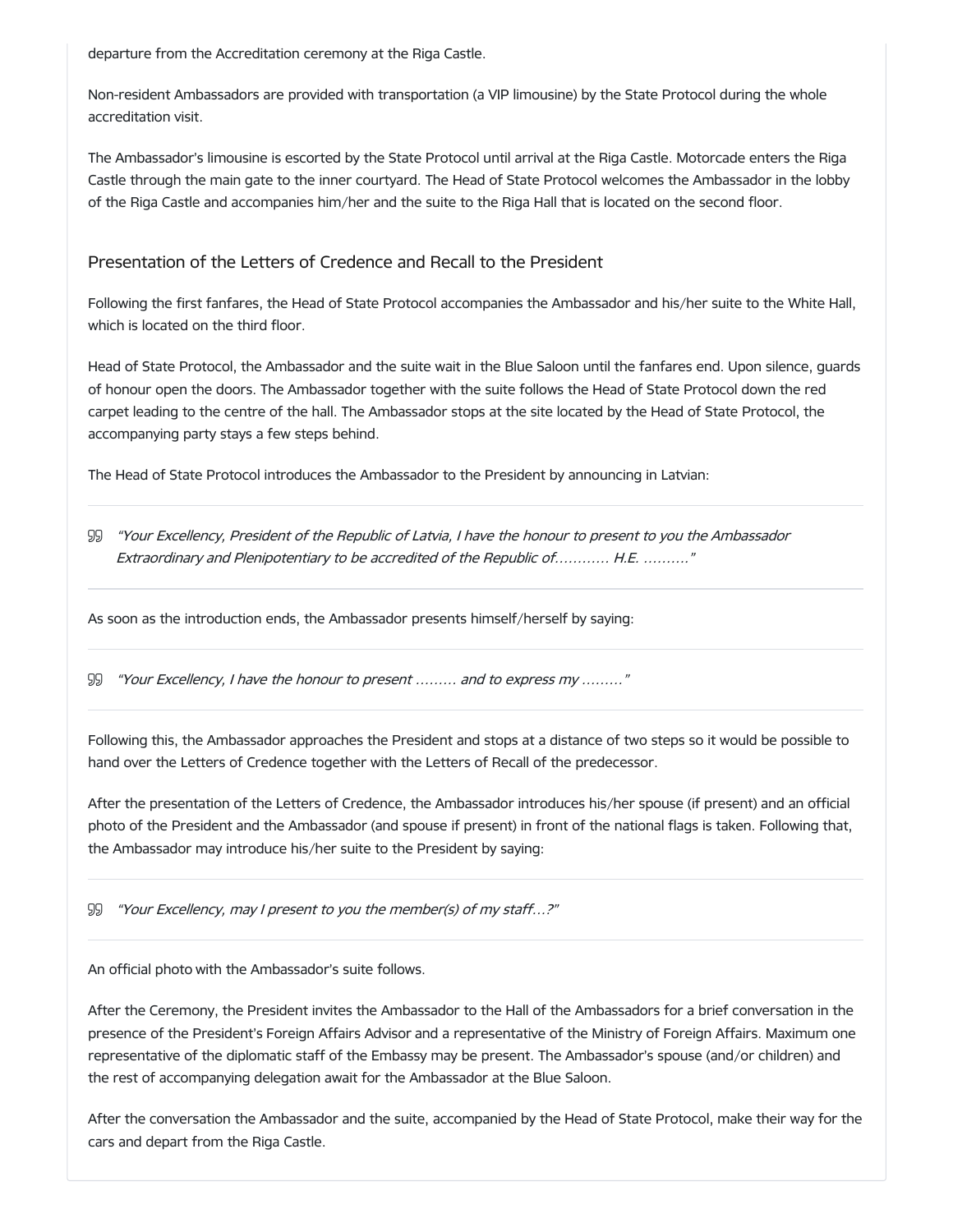#### 2.2.7. Gifts  $\mathscr O$  and  $\mathscr O$  and  $\mathscr O$  and  $\mathscr O$  and  $\mathscr O$  and  $\mathscr O$  and  $\mathscr O$  and  $\mathscr O$  and  $\mathscr O$

It is not customary for gifts to be presented to the President during the ceremony of the presentation of the Letters of Credence. In case a gift has been brought, it should be presented via State Protocol Officer. Where possible, prior notification about intent of presenting a gift should be given.

2.2.8. Other Courtesy Calls  $\mathcal{S}$ 

Accreditation visit of a resident Ambassador includes:

a courtesy call on the Speaker of the Saeima;

a courtesy call on the State Secretary of the Ministry of Foreign Affairs.

These visits are organised by the State Protocol and included in the official programme.

Other appointments should be arranged by the Ambassador's office.

Accreditation visit of a non -resident Ambassador includes:

a courtesy call on the member of the Presidium of the Saeima;

a courtesy call on the State Secretary of the Ministry of Foreign Affairs.

These visits are organised by the State Protocol and included in the official programme.

Other appointments should be arranged by the Ambassador's office.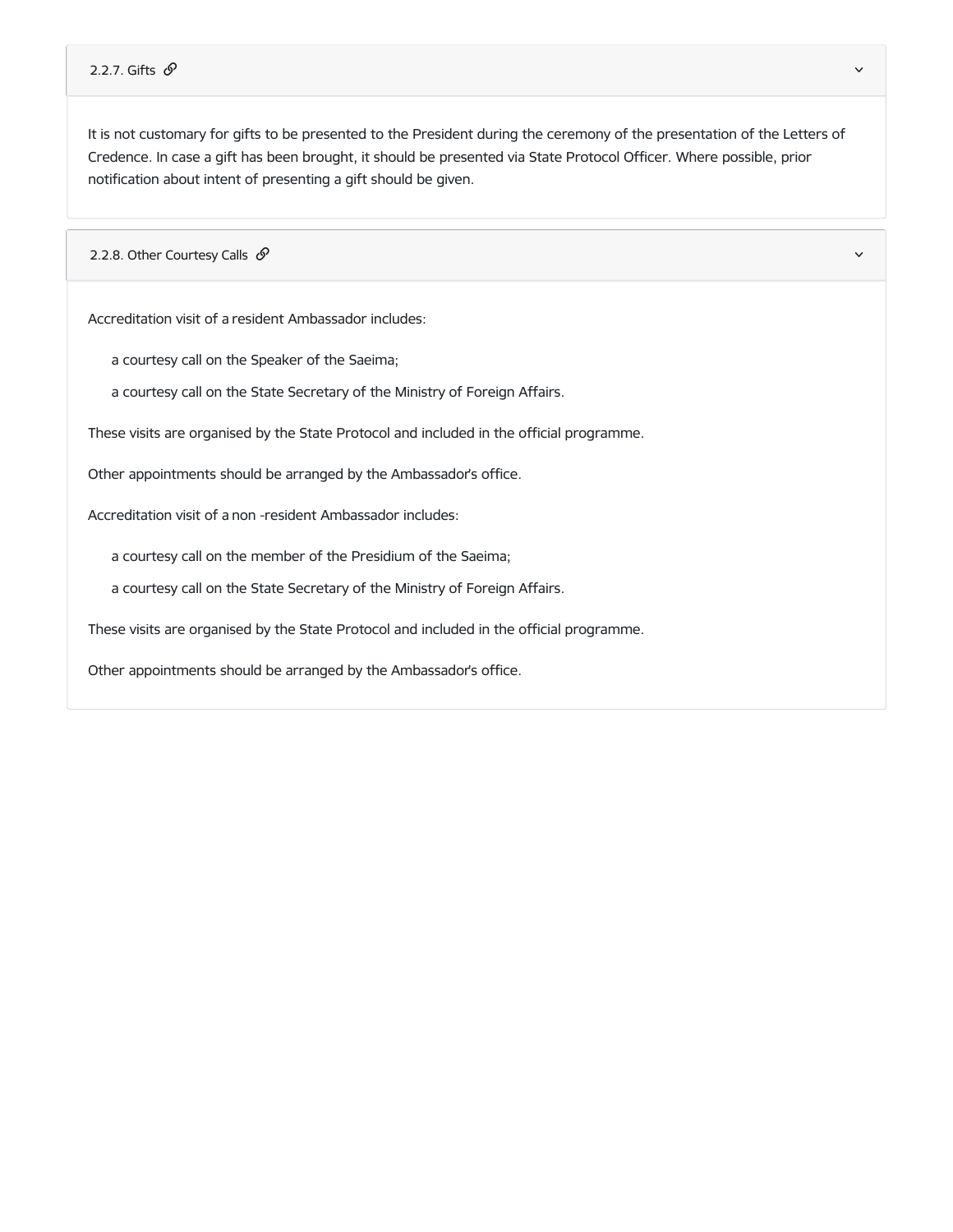In accordance with Article 10 of the Vienna Convention 1961 the MFA shall be notified of the final departure or the termination of functions within the mission of members of the mission. Where possible, prior notification of the final departure shall also be given.

Once the State Protocol is notified about the date of termination of office of an Ambassador to Latvia via a verbal note, preparation of the farewell visit ensues.

A farewell visit of a resident Ambassador includes:

a courtesy call to the President of the Republic of Latvia;

a courtesy call to the Speaker of the Saeima.

The State Secretary hosts a farewell meeting for the departing Ambassador.

Other farewell visits should be arranged by the Ambassador's office.

The expenses concerning the VIP Lounge service at Riga International Airport are covered by the MFA (format 1+ family members).

A farewell visit of a non-resident Ambassador includes:

a courtesy call to a member of the Presidium of the Saeima;

a courtesy call to the Secretary of State.

Other farewell visits should be arranged by the Ambassador's office.

The expenses concerning the VIP Lounge Service at the Riga International Airport, as well as transfers from/to the Airport for the departure according to the programme are covered by the Ministry of Foreign Affairs (format 1+1).